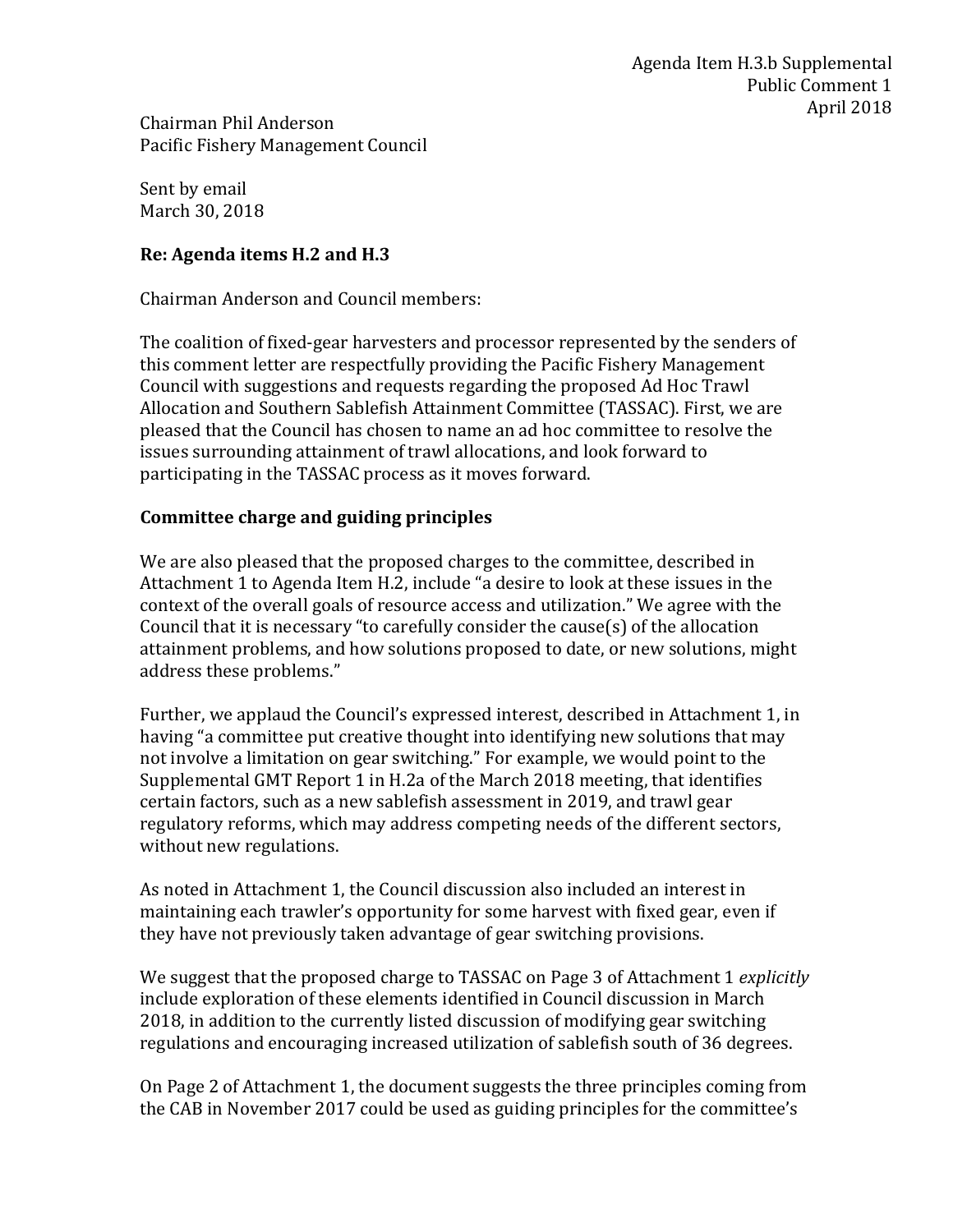development of alternatives. Our coalition, which includes two members of the CAB, and other fishermen who actively participated at the meetings, would like to emphasize that the interpretation of the principles is important to clarify.

1. "We want to get more sablefish to the trawl fleet."

This goal was considered important, but fixed gear CAB participants understood that its attainment was not intended to come at the expense of fixed gear operators. Discussion of this goal also had to do with potentially making more sablefish available from the south.

2. "We want to consider existing operations/investments." For fixed gear CAB participants, this meant not taking away from those who have invested and participated in harvesting sablefish with fixed gear, either

through purchasing trawl quota or establishing leasing relationships.

3. "We believe that unlimited catch of sablefish through gear switching is not desirable."

For fixed gear CAB participants, this did not mean that a percentage limiting fixed gear catch should be imposed, because of the danger of creating a race for fish.

## **Committee composition**

As you choose the six industry advisors to the Council committee, the fixed gear coalition respectfully asks that you consider two requests:

1. Please name an equal number of industry advisors from each of the two advocacy groups. We provide a list below of recommended members of the fixed gear user group who are ready to serve as advisors.

2. If you are naming a trawl-focused processor representative as an advisor, please also name a fixed gear focused processor representative. As trawl-caught groundfish processors are playing a large role in this Council action, it makes sense to also have information about the global marketplace from the perspective of a processor specializing in groundfish harvested with fixed gear.

The volunteers we support for the advisory panel are:

Bob Alverson Besecker Company (Besecker Company is the largest processor of fixed gear sablefish on the West Coast.) Bill Blue (Bill is the only resident fixed gear fisherman below the 36 line who is involved in the trawl IFQ program.) John Corbin Michele Longo Eder Georgon "Poggy" Lapham